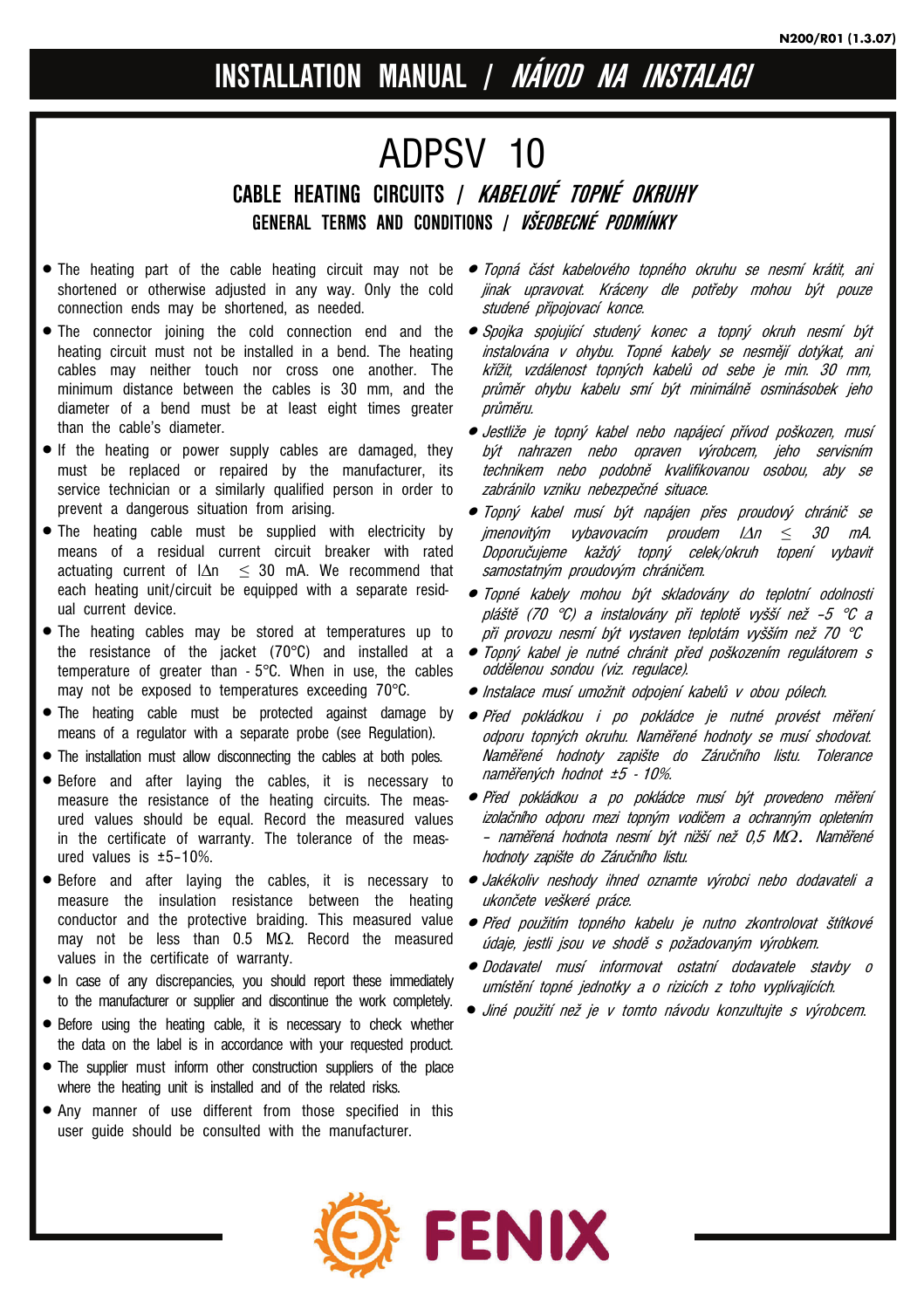# **1. Description and cennection**

- electricity network. Degree of protection: IP67.
- The cable jacket is resistant to UV radiation, jacket temperature resistance is 70°C, and it is self- extinguishing.
- The protective braiding is to be connected to the PE protective conductor.

# **Construction:**

- Core: 2 single- conductor resistance wires
- 1<sup>st</sup> insulation: fluoropolymer (FEP) thickness 0.3 mm
- 2nd insulation: cross- linked polyethylene (XLPE) thickness 0.6 mm
- Protective braiding: 14 tinned copper wires ∅ 0.3 mm + AlPET foil
- Jacket: PVC 105°C thickness 0.8 mm

### **2. Using the cables**

- The heating cables are used to warm pipes in order to prevent them from freezing (heating pipes to up to 60°C).
- The heating cables placed on metal or plastic pipes prevent Topné kabely umístěné na kovové nebo plastové potrubí liquid in the pipes from freezing when outside temperatures are below 0°C.
- certain temperature in the pipes up to 60°C.

# **1. Popis a zapojení**

- The heating cables should be connected to a 230V, 50Hz Topné kabely se připojují na soustavu 230V, 50Hz. Krytí IP67.
	- Plášť kabelu je odolný proti UV záření, teplotní odolnost pláště 70°C, samozhašivý.
	- Ochranné opletení se připojuje na PE vodič.

### **Konstrukce:**

- Jádro: 2x odporový drát jednožilový
- 1. Izolace: FEP tloušťka 0,3 mm
- Meziplášť: síťovaný polyetylen (XLPE) tloušťka 0,6 mm
- Ochranné opletení: 14 Cu drátků *Ø* 0,3 mm pocínovaných + AlPET folie
	- Plášť: PVC 105°C (UV odolné) tloušťka 0,8 mm

# **2. Použití kabelů**

- Topné kabely se používají k temperaci potrubí proti zámrzu (vyhřívání potrubí na teploty do 60 °C)
	- poskytují ochranu před zamrzáním kapalin v potrubí při okolních teplotách nižších 0 °C.
- The heating cables may also be used to heat or maintain a  *Topné kabely lze taktéž použít na vyhřívání nebo udržování* teploty v potrubí až do teploty 60 °C.

| Insulation<br>thickness<br>(mm) Tloušťka<br>izolace (mm)                                                                        | Min. outside<br>temperature<br>$(^{\circ}C)$ Min.<br>okolní teplota<br>$(^{\circ}C)$ | Diameter of pipe (inches/mm) / Průměr potrubí (G/mm)                    |      |    |                     |        |    |            |    |     |     |     |
|---------------------------------------------------------------------------------------------------------------------------------|--------------------------------------------------------------------------------------|-------------------------------------------------------------------------|------|----|---------------------|--------|----|------------|----|-----|-----|-----|
|                                                                                                                                 |                                                                                      | 1/2"                                                                    | 3/4" |    | $+1/4$ <sup>*</sup> | $+1/2$ | 2" | $2^{1/2"}$ | 3" | 4"  | 6"  | 8"  |
|                                                                                                                                 |                                                                                      | 15                                                                      | 20   | 25 | 32                  | 40     | 50 | 65         | 80 | 100 | 150 | 200 |
|                                                                                                                                 |                                                                                      | Output of heating cable to 1 bm [W] / Příkon topného kabelu na 1 bm [W] |      |    |                     |        |    |            |    |     |     |     |
| 10                                                                                                                              | $-15$                                                                                |                                                                         | 9    | 11 | 13                  | 15     | 19 | 23         | 28 | 34  | 50  | 66  |
|                                                                                                                                 | $-25$                                                                                | 11                                                                      | 14   | 16 | 19                  | 23     | 28 | 35         | 42 | 52  | 75  | 99  |
| 20                                                                                                                              | $-15$                                                                                | 5                                                                       | 6    |    | 8                   | 9      | 11 | 13         | 15 | 19  | 27  | 34  |
|                                                                                                                                 | $-25$                                                                                | 7                                                                       | 9    | 10 | 12                  | 14     | 16 | 20         | 23 | 28  | 40  | 52  |
| 30                                                                                                                              | $-15$                                                                                | 4                                                                       | 5    | 5  | 6                   | 7      | 8  | 10         | 11 | 13  | 19  | 24  |
|                                                                                                                                 | $-25$                                                                                | 6                                                                       |      | 8  | 9                   | 10     | 12 | 14         | 17 | 20  | 28  | 36  |
| Values in this table apply to the insulations $\lambda = 0.05$ W/mK / Tabulka je platná pro izolace of<br>$\lambda = 0.05$ W/mK |                                                                                      |                                                                         |      |    |                     |        |    |            |    |     |     |     |

# **a) Dimensioning / Dimenzování**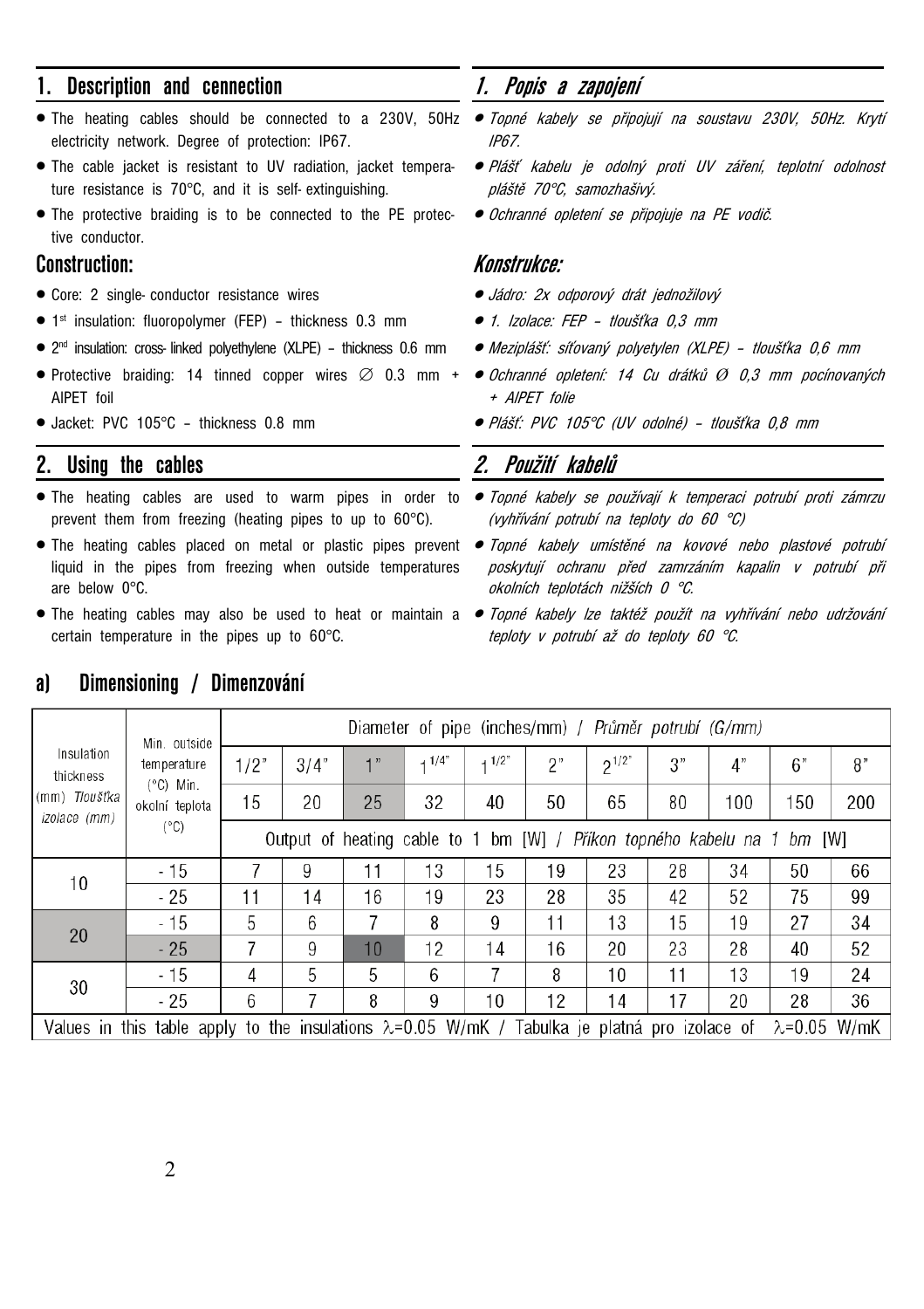# **b) Installation**

- The heating cables and sensor must be affixed to the pipe along its entire length using alu num self- adhesive tape, which ensures that the heat is distributed evenly.
- The temperature sensor must be placed on the coldest point of the pipe. After completing installation, the entire pipe including the heating cables must be covered with insulation.
- The thickness of the insulation must be the same along the entire length of the pipe. Should the sensor be insulated more than other parts of the pipe, the pipe could freeze. If the sensor is insulated less than other parts of the pipe, the heating cable could overheat.
- To protect plastic pipe, first cover the pipe with aluminum foil and then seal the cable along its entire length using aluminum tape.
- When installing the heating circuit, please bear in mind that valves, connections and flanges have greater thermal loss. Therefore, it is necessary to wind the cable in these parts in a closely- spaced manner.

# **b) Montáž**

- Topné kabely a senzor se musí k potrubí připevnit po celé délce hliníkovou samolepicí páskou, která zaručí rovnoměrné rozložení tepla.
- Senzor teploty musí být umístěn na nejchladnějším místě potrubí.
- Po montáži je nutno celé potrubí včetně topných kabelů obalit izolací.
- Tloušťka izolace musí být po celé délce potrubí rovnoměrná, protože v případě, že by senzor byl zaizolován více než jiné části potrubí, mohlo by docházet k zamrzání potrubí. V případě, že by senzor byl zaizolován méně docházelo by k přehřívání topného kabelu.
- V případě ochrany plastového potrubí, nejdříve potrubí obalit do hliníkové folie (alobal) a kabel v celé délce přelepit hliníkovou páskou.
- Při instalaci je nutno brát v úvahu, že ventily, spojky a příruby mají větší tepelné ztráty. Proto je potřeba na tyto části navinout kabel hustěji.



AFFIXING THE CABLE TO THE PIPE / UPEVNĚNÍ KABELU